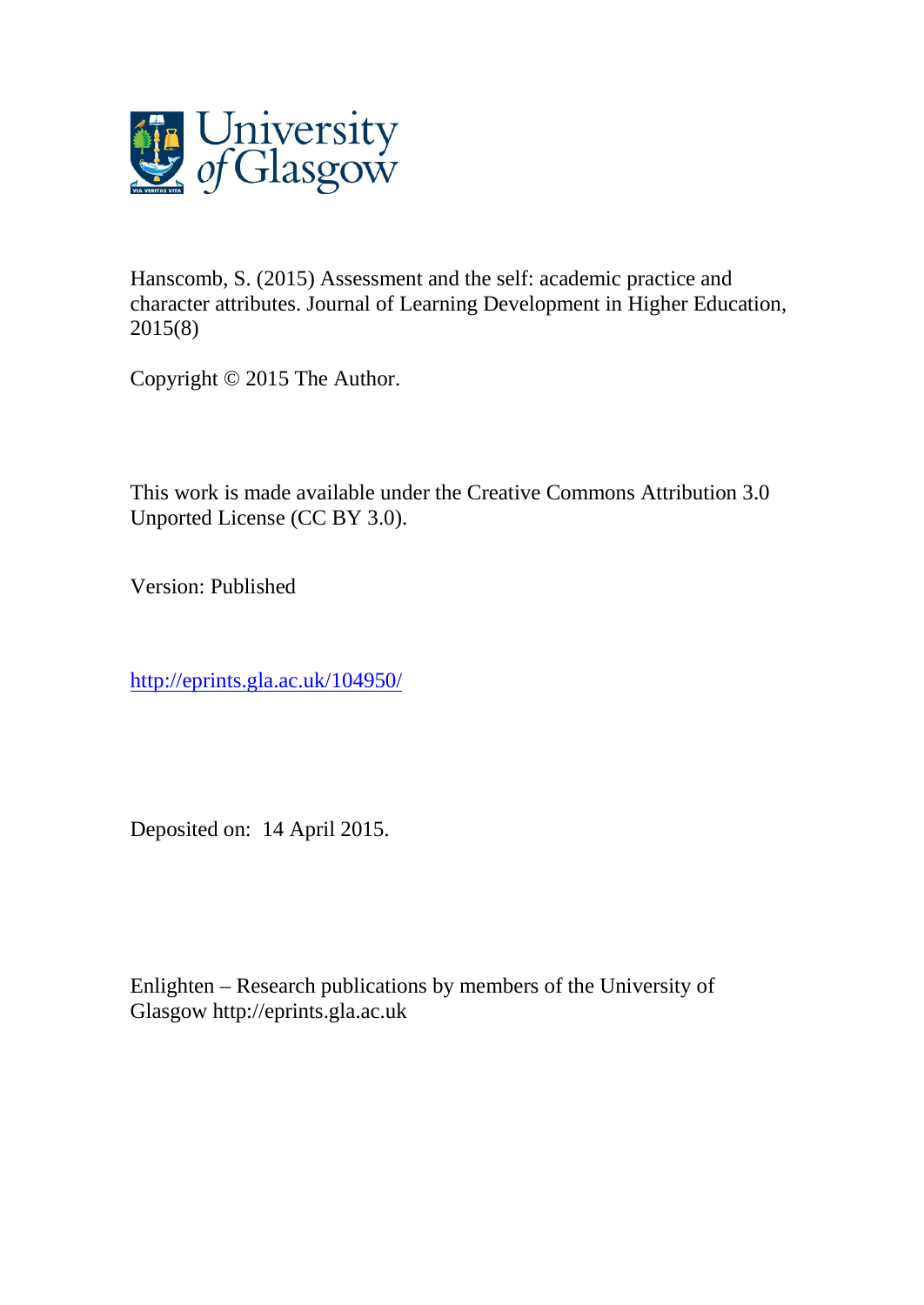# **Assessments and the self: academic practice and character attributes**

**Stuart Hanscomb** University of Glasgow, UK

## *Abstract*

A case is made for how, within higher education, we might make use of the relationship that exists between students' academic practices and outputs, and their character attributes such as open-mindedness, enthusiasm and perseverance. Examples of how academic practices have the capacity to reveal a range of character attributes are discussed, and even though there are very good reasons for believing this potential exists, the need is identified for further research of a kind that would stimulate engagement from students, teachers and academic support staff. Since any generalised, formalised or nonstudent-led application of these insights to teaching practice would be inappropriate, two points are made about the nature and application of such investigation. First, qualitative methods, and in particular narrative analysis, would be best suited to the complex, ethically sensitive and significantly idiographic nature of the relationship in question. Second, research that generated detailed case studies would also serve as an appropriate means of inspiring this form of reflection in students. This could occur either as a direct result of students engaging with these case studies, or indirectly via increased teacher and learning development staff's sensitivity to possibilities of these kinds of dialogues occurring. A brief example from my own teaching experience indicates the form and content of the studies that I have in mind.

**Keywords:** coaching; student experience; empowerment; learning engagement.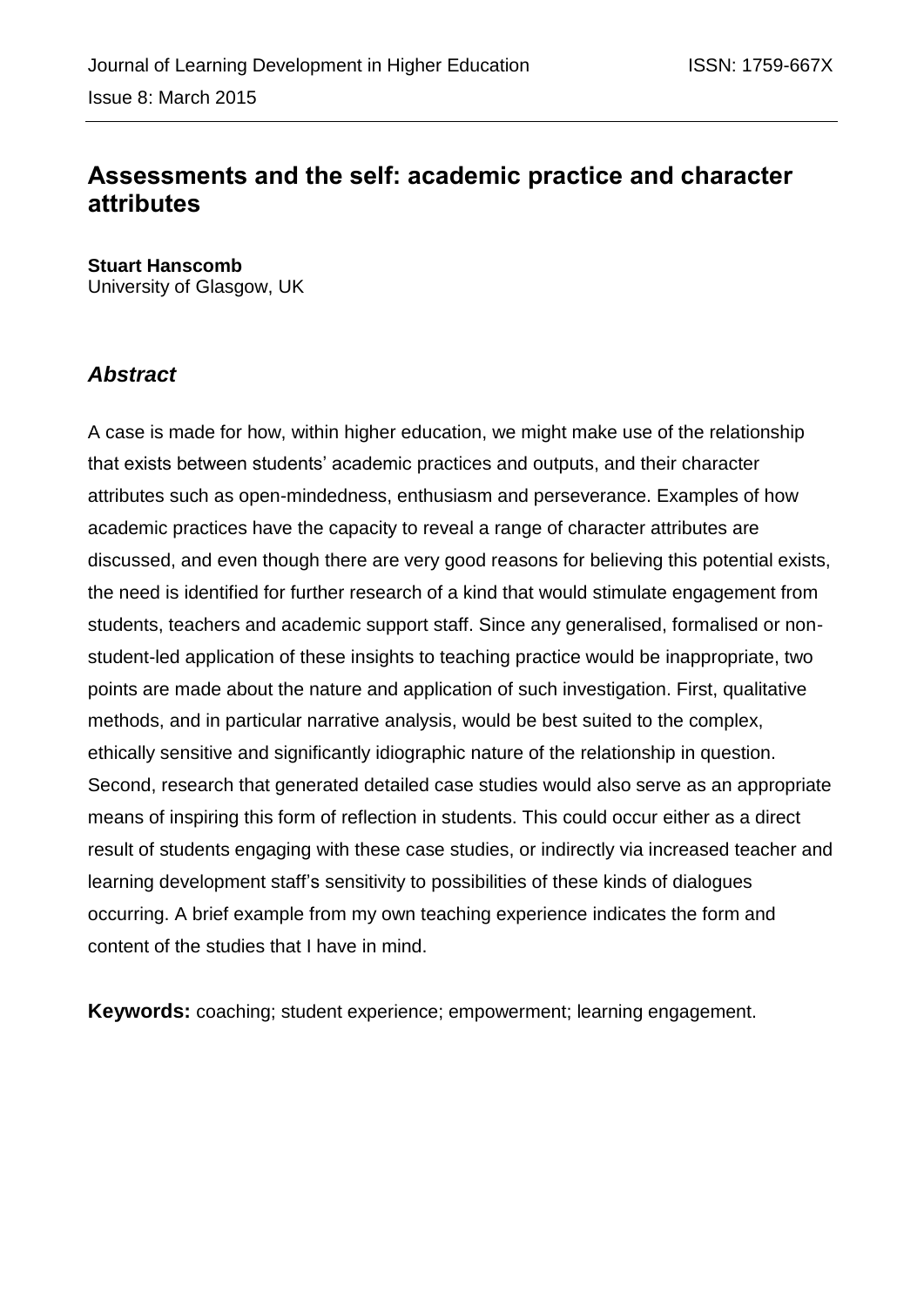#### *Introduction*

Among the attributes implicitly or explicitly promoted by many universities and governments (e.g. University of Sydney, 2012; University of Glasgow, 2014; NCIHE, 1997; European Commission, 2002), the relationship between skills such as 'effective communication' and 'critical thinking' and academic output is relatively uncontroversial and straightforward. Appropriately conceptualised, these attributes can be mapped onto academic learning and performance, and then duly reflected in assessment criteria such that a student is able to articulate to (typically) an employer what they learned at university aside from subject-specific knowledge. The initial point put forward in this article, however, is that the academic practices that determine the qualities of students' assessments also have the potential to serve as indicators of character-based attributes such as openmindedness, flexibility, and perseverance. In other words, a student's reflections on the work they produce, and the way they go about producing it, could serve to improve selfknowledge beyond a narrow academic identity. Following this it is argued that evidence supporting this hypothesis and, if it is supported, its communication to staff and students, should be achieved via qualitative studies that reinforce the subtle, complex and idiographic nature of such knowledge. These could serve to increase the sensitivity of teachers, and to inspire student-led dialogue, and handled correctly, this perspective on academic practices and outputs has the potential to provide a valuable tool for student self-reflection.

#### *How assessments can signify character attributes*

The idea of promoting a 'thinking disposition' or 'intellectual virtues' such as curiosity, attentiveness and open-mindedness through academic education has been the subject of recent discussion within educational psychology (e.g. Perkins, Jay and Tishman, 1993; McCune and Entwistle, 2011), and the philosophy of education (e.g. Paul, 1981; Siegel, 1988; Barnett, 1997; Battaly, 2006; Sockett, 2012; Baehr, 2013). The approach taken in this article, however, differs in several respects. First, the focus is on the potential that assessments and academic practice in general have for facilitating students' reflections on their personal development. Although it would likely be a positive outcome of this reflective process, improving academic performance is not the primary aim of what is being proposed. Second, the ideas discussed are applied specifically to higher education, paying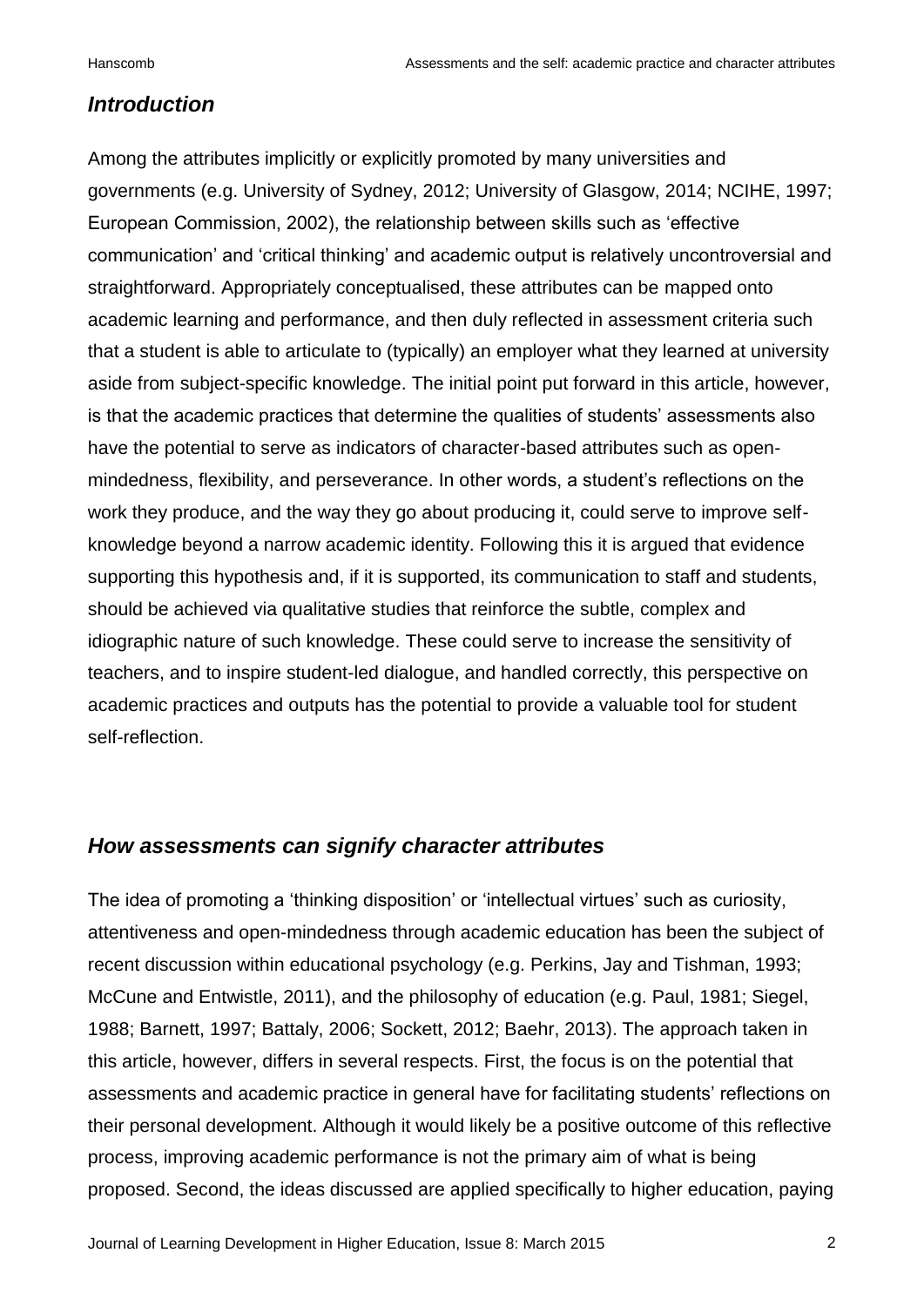attention to the practicalities of how this connection might be best approached in this context. Third, it does not draw a sharp distinction between 'intellectual' and other kinds of attributes. Classifications of graduate attributes invariably include characteristics such as 'critical, analytical and problem-solving abilities' and 'a capacity for systematic enquiry and independent thought' (University of Stirling, 2014) that further 'the pursuit of goods like knowledge, truth and understanding' (Baehr, 2013, pp.248-9), but they also incorporate social behaviours such as cultural sensitivity, leadership and collaboration. The University of Sydney's science faculty, for example, includes 'empathy', 'flexibility', 'openness', and a commitment to ethical principles among its 'contextualized graduate attributes' (University of Sydney, 2012); and the University of Glasgow's 'graduate attribute matrix' makes reference to broad character attributes such as 'responsibility', 'confidence', 'flexibility', 'conscientiousness', 'perseverance', 'resilience', and cultural inclusiveness (University of Glasgow, 2014). With a number of universities there are also direct statements on selfknowledge and personal growth more holistically understood, including attributes like 'honest self-awareness' (University of Edinburgh, 2011), 'a capacity for self-reflection, selfdiscovery and personal development' (University of Aberdeen, 2014), and being 'well rounded, reflective, [and] self-aware' (University of Sheffield, 2014).

This last point is of great importance for understanding the nature and significance of the argument being made. Graduate attributes, whether explicitly or implicitly, encompass a broadly 'personal' dimension, and personality research (e.g. Peterson and Seligman, 2004) and virtue ethics (e.g. Hursthouse, 1999) strongly indicate that certain strengths and weakness we exhibit in particular domains tend to signify more generalised character traits. The person who displays minimal kindness towards peers or colleagues, for example, will be more likely to display minimal kindness in other situations. It can be concluded from this that if character attributes like those listed can be shown to be identifiable in academic outputs, then academic work has the potential to facilitate deep and wide-ranging self-reflection. If deep and wide-ranging self-reflection is generally speaking a positive activity, and is promoted by universities in the form of graduate attributes, then this conclusion should be of interest to higher education practitioners.

The first step is to offer some examples of how, in theory, features of academic output and practice could act as signs of character attributes. The ones that will be discussed – openmindedness, flexibility, respectfulness, perseverance, commitment and non-defensiveness – are not intended to generate a definitive list of character attributes that might be evident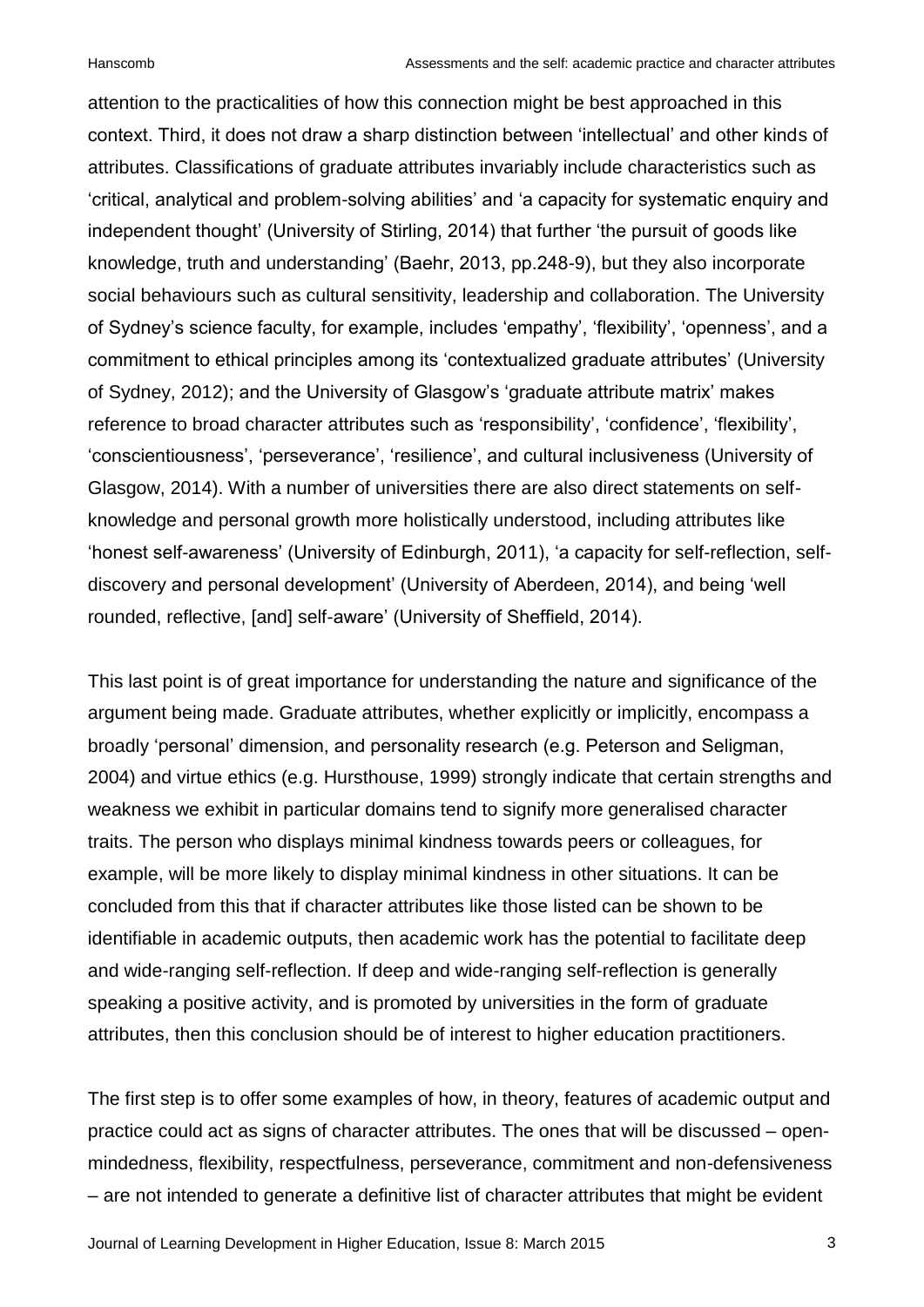in academic outputs and processes (nor could there be such a list), but their presence is at the same time not arbitrary. They are primarily drawn from descriptions of attributes produced by universities (see above), but in each case their inclusion is supported by scholarly enquires into dispositions, traits and virtues considered important, not only for fostering and maintaining intellectual activity and motivation (e.g. Barnett, 2006), but for human authenticity, growth and happiness in the broadest sense (e.g. Nussbaum, 1998; Peterson and Seligman, 2004; Van Hooft, 2006).

However, despite this grounding there are two important reasons why these examples should be seen as having a largely heuristic function. First, the history of virtues demonstrates that different cultures and practices in different times and places will value different attributes to different degrees (e.g. MacIntyre, 1985). With this in mind, it is less the particular selection of attributes that is of concern and more their ability to serve as illustrations of how such attributes might be revealed to a student through her academic practices. Second, and as will be discussed in greater detail at the beginning of the next section, the aim here is not to offer specific hypotheses for qualitative research that will provide generalised guidelines for practitioners, but rather to encourage the accumulation of detailed case-studies that serve to inspire student reflection. In comparison to such case-studies, the suggestions below are abstract and generalised, and are designed only to demonstrate the plausibility and scope of the link between academic processes and outputs and character attributes.

Before proceeding, some clarification concerning terminology is required. The term 'character attribute' is used to distinguish between graduate attributes, such as being an effective communicator, that are best understood as skills or 'performance' (Hinchliffe and Jolly, 2011), and those, such as being open-minded, that are more akin to personality traits. Personality traits can be defined as:

situation sensitive psychological and behavioural dispositions. (Flanagan, 1991, p.277)

They are:

stable and general but also shaped by individual's setting and thus capable of change. (Peterson and Seligman, 2004, p.10).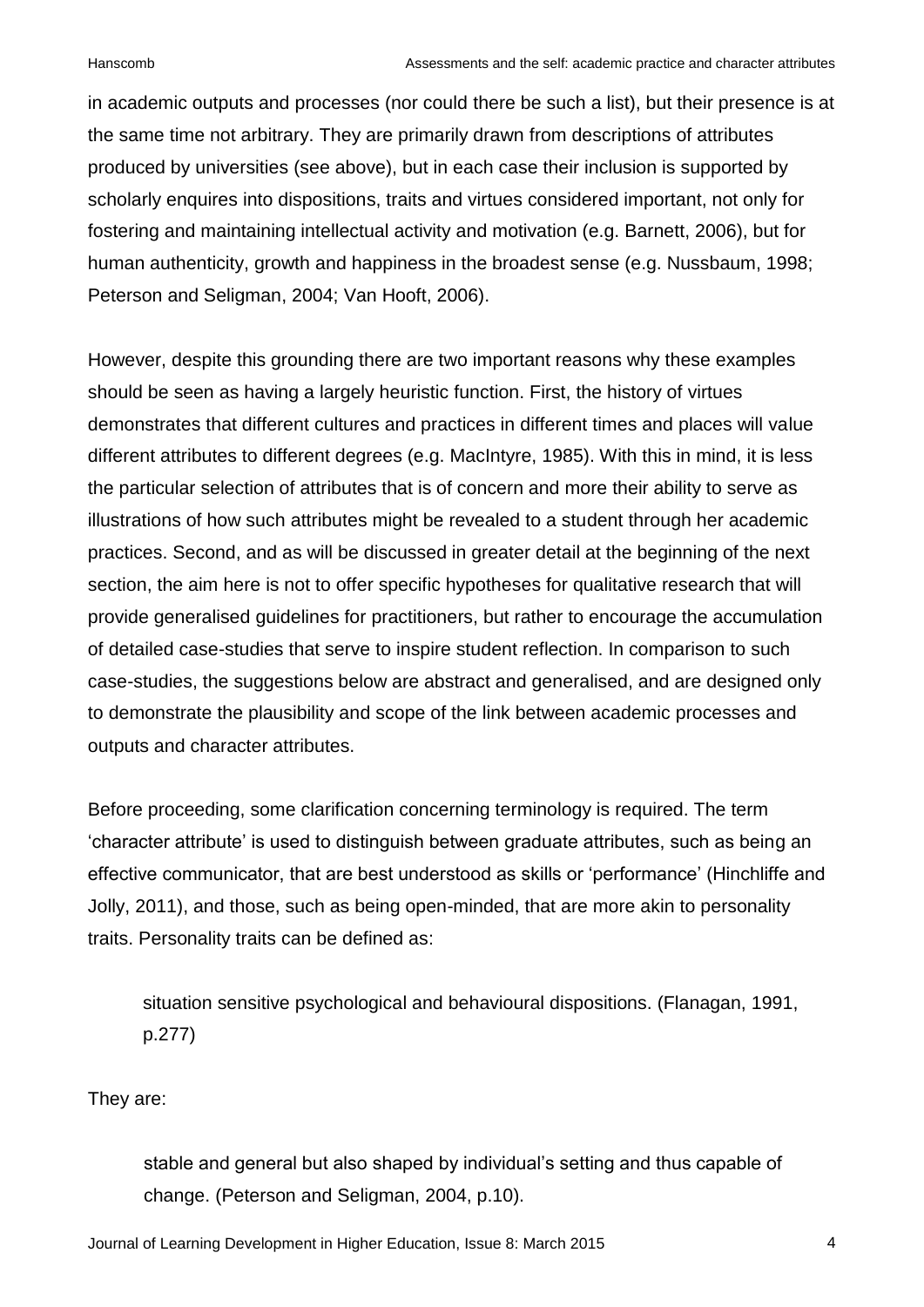Two features of these definitions are worth reinforcing: first, the too often overlooked 'capable of change' aspect of traits has significant bearing on the extent of this article's conclusions. If traits were inflexible, then although reflecting on them would enhance selfknowledge and adaptation, it would not facilitate change in a more direct or deeper sense. Their mutability allows for reflection upon them to have the potential to initiate more profound personal development. Second, for the purposes of this discussion it is hoped that it will suffice to acknowledge that whilst some of our behaviours are strongly situationspecific, and others are more influenced by our character attributes, the vast majority combine both. One reason for placing significant emphasis on these reflections being student-led is that a primary task of the reflective process is for the student to determine where on the continuum the behaviours in question lie. Thanks, in part, to the academic literacies paradigm, it is now quite well understood how assessments and other academic practices can function as signs of circumstantial factors. These can range from the novel or implicit expectations of specific teachers and disciplines (e.g. Lea and Street, 1998, 2006), to forms of academic, social or institutional alienation (Mann, 2001; McKenna, 2004). The focus of this article is character attributes, but as the academic literacies approach clearly demonstrates, whether it is primarily about context or character attribute, there is the potential for wider insight to be gained through reflection on academic outputs.

With these definitions and caveats in mind, the next few pages will consider the potential relationship that exists between a selection of character attributes and attributes of student assessments.

### *Open-mindedness*

Open-mindedness, or 'receptiveness', is the willingness to listen to and actively engage with unfamiliar ideas. For Rogers 'openness to experience' (1967, pp.115-118), and 'loosening of constructs' (1967, p.137, p.280) is a strong sign of psychological health. Perkins, Jay and Tishman (1993) include open-mindedness among seven 'key dispositions for good thinking' (see also Stanovitch et al, 2013); Peterson and Seligman (2004) list it under the general virtue of 'wisdom and knowledge', and employers have been shown to value it highly in their graduate recruits (Hinchliffe and Jolly, 2011, p.580). The opposite is narrow thinking and dogmatism, and in the context of a student essay the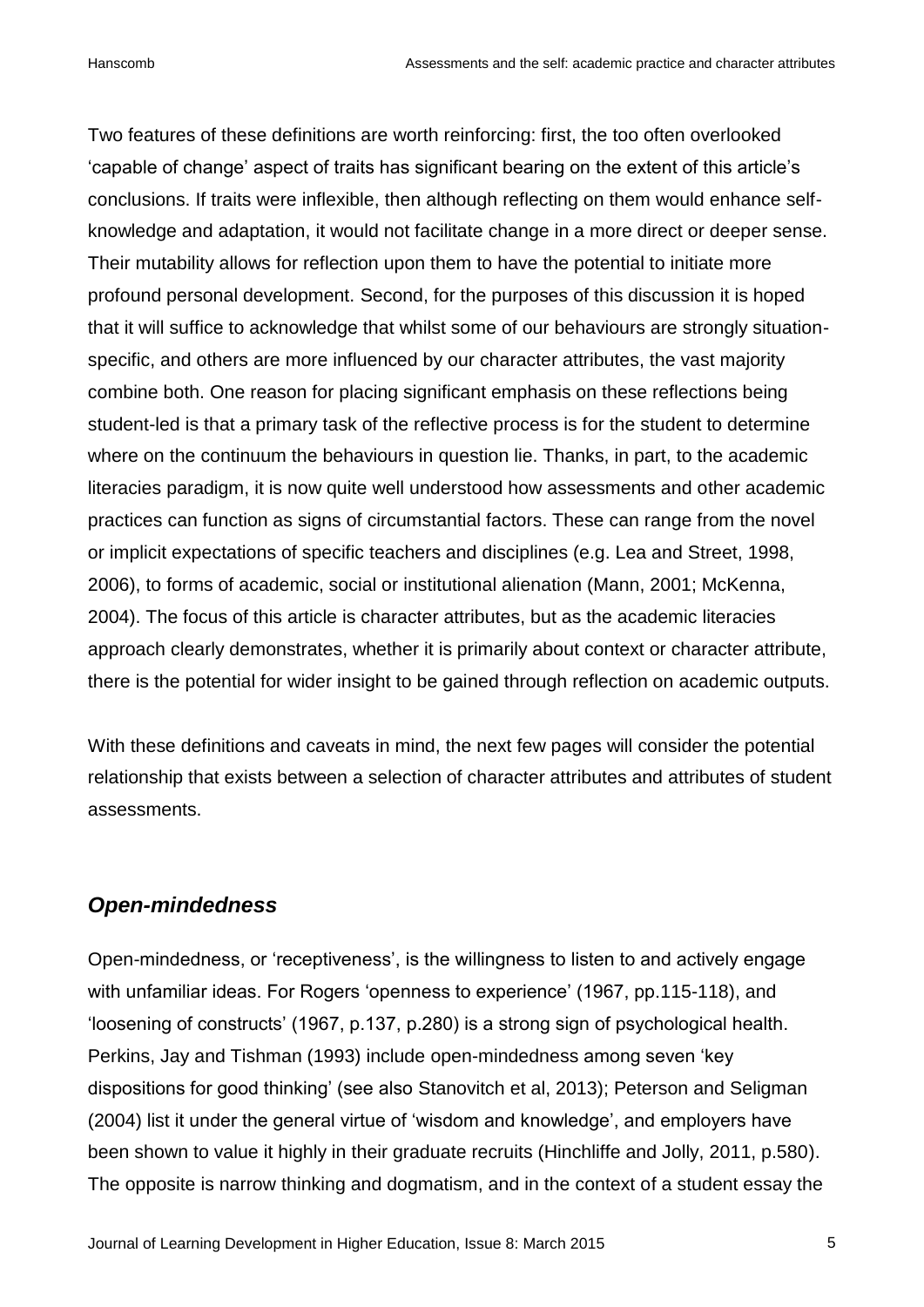arguments presented (and the essay as a whole) might end up weaker because one side of the debate is not taken seriously, or other possible approaches to the issue are not discussed or even acknowledged.

Two signs, and possibly causes, of closed-mindedness are poor listening and faulty thinking. Listening is a 'crucial skill' (Hargie 2004, p.169) that is 'far harder to do than is generally realised' (Winbolt, 2002, p.117), and the same can presumably be applied to accurate reading. Open-mindedness is crucial for truth-seeking and is fundamental to harmonious teamwork and sound leadership (e.g. Daft, 1999; Fisher and Ury, 1991; Greenleaf, 2002, and for personal wellbeing (Hargie and Dickson, 2004, p.170). In academic assessments a deficit in this area could be one reason for inaccurate or incomplete descriptions and explanations of protagonists' positions, and thus a tendency to generate straw man arguments.

Open-mindedness requires effort and courage:

Listening is a very dangerous thing. If one listens one may be convinced. (Hargie and Dickson, cited Oscar Wilde, 2004, p.190.

If you really understand another person ..., if you are willing to enter his private world and see the way life appears to him, without any attempt to make evaluative judgments, you run the risk of being changed yourself. (Rogers, 1967, p.333)

It does not, however, have to be a change to oneself in any profound sense that necessitates various degrees of effort and courage. To recognise one is wrong, even with regard to a small and localised issue, goes along with the recognition that one will have to re-think and re-write previous efforts (Perry, 1970, p.52) and may be associated with a knock to one's pride.

## *Flexibility*

Aristotle saw virtues as the mean between two extremes; for example courage sits between the poles of cowardice and rashness (Aristotle, transl.Thomson, 1976, p.103). This model can be usefully applied to the character attribute of flexibility as demonstrated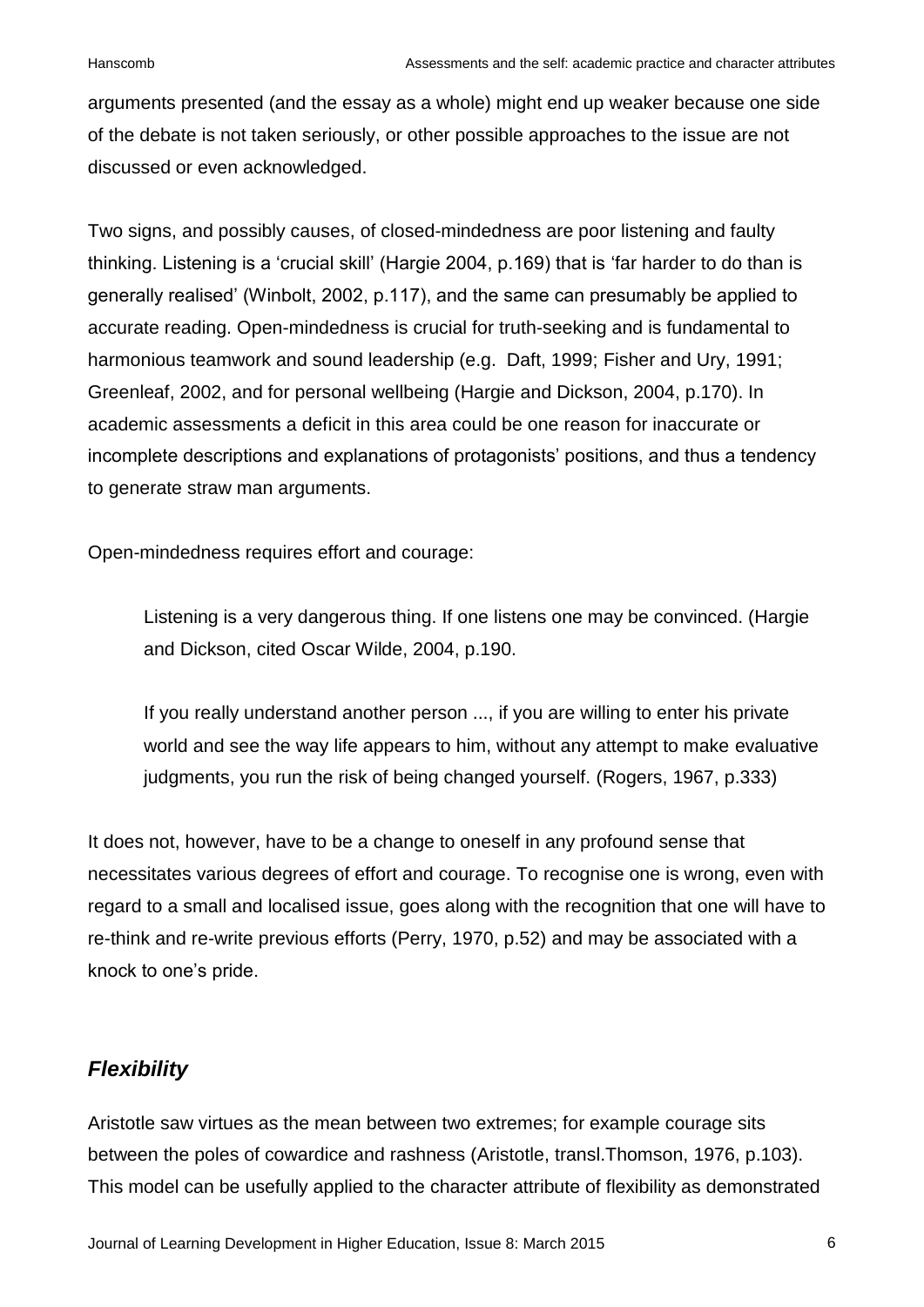in academic practices. It is situated between, for example, excessive respect and disrespect for rules and norms, and between excessive tendencies to accommodate and ignore the desires of others. Flexibility is a frequently used term in descriptors of ideal job applicants, and in discussions of graduate attributes (e.g. University of Glasgow, 2014; University of Sheffield, 2014). It refers to both cognitive and socio-emotional flexibility, and is opposed to unimaginative approaches to problem solving, and to an unwillingness to accommodate the shifting demands and idiosyncrasies of team members, managers and subordinates.

Applied to academic work, we might see conformity and rebelliousness with regard to the norms of essay writing as polarities, and there will be other discipline-specific practices that, like most rules, must allow for exceptions. Making sound judgements and demonstrating the will to accommodate contingencies and particularities requires flexibility, and is often understood as basic to academic development in higher education (Baxter Magolda, 2001; Barnett, 2007). Its absence could be a sign of naïve exuberance or a misunderstanding of the meaning and appropriate exercise of creativity; but it might also indicate attributes such as low confidence, unimaginativeness, egocentrism, or arrogance.

## *Respectfulness*

A range of attributes such as justice, fairness, empathy, and social intelligence are implied by a student's willingness to read and listen carefully to the views of those with whom they are unfamiliar, or disagree with. There is a clear link between respectfulness and openmindedness: both are impeded by the fear of being changed, and in both cases modesty is an underpinning attribute. They are, however, differently oriented: one towards justice and the wellbeing of the other; the other towards adventurousness, curiosity, self-exploration and creation (Siegel, 1988; Ennis, 1996). For different students these two could be more or less powerful motivators towards what would be, in some respects, similar results more careful exposition and more balanced arguments.

The absence of these, combined with, say, a dismissive tone or even more passive signs such as the glaring omissions of important commentators and points of view, could be signs of tendencies towards disrespectfulness. With oral communication such as dialogues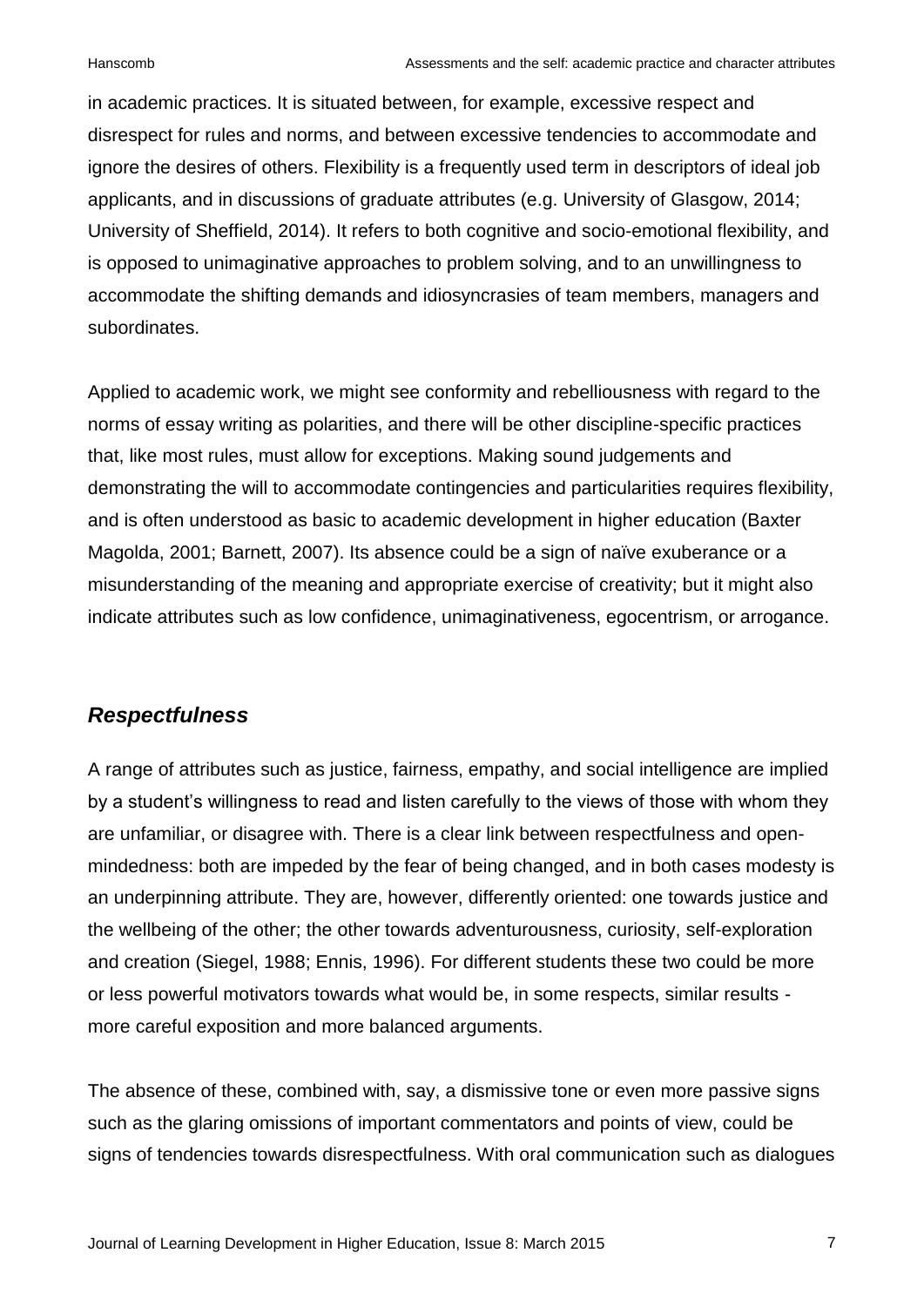in seminars, body language and paralinguistic factors can serve as more vivid indicators of dismissive attitudes; ones that potentially extend beyond academic practices.

#### *Perseverance*

Perseverance refers to tendencies such as a student's willingness to fully formulate and think through difficult concepts and arguments. Peterson and Seligman take it to be synonymous with persistence and industriousness, and describe it as the:

voluntary continuation of a goal-directed action in spite of obstacles, difficulties, or discouragement. (Peterson and Seligman, 2004, pp.229-230).

A common weakness in essays is the incomplete paragraph, where a point is only half, or three-quarters made. There are many possible reasons for this, but among them is a deficit of perseverance; sometimes greater persistence on behalf of the author could be what is required to elevate them to a higher level of understanding.

Low perseverance seems to be related to two further sets of character attributes. On the one hand there is courage and resilience; a student might not persevere because to do so risks the kind of failure that they have to take responsibility for. It is the kind where there is no option but to acknowledge "I tried my best but still didn't quite get there", which carries with it the harsh truths of personal limitations and/or the need for greater future effort. The resilient student exhibits willingness to reframe their self-perception and objectives and she is prepared to work harder in response to defeat. The second set of attributes that might influence student persistence is dealt with under the next heading.

### *Commitment, energy and enthusiasm*

This collection encompasses notions such as 'ownership' or 'to understand for oneself' (McCune and Entwistle, 2011; Entwistle and McCune, 2013); passion (Kierkegaard, 1974; Barnett, 1997); zest (Russell, 1961 Perkins, Jay and Tishman, 1993) and exuberance (Redfield Jamison, 2004). A 'measure of authenticity' in a student, says Barnett, is her 'commitment', and part of being committed is the 'infusing' of the student into her actions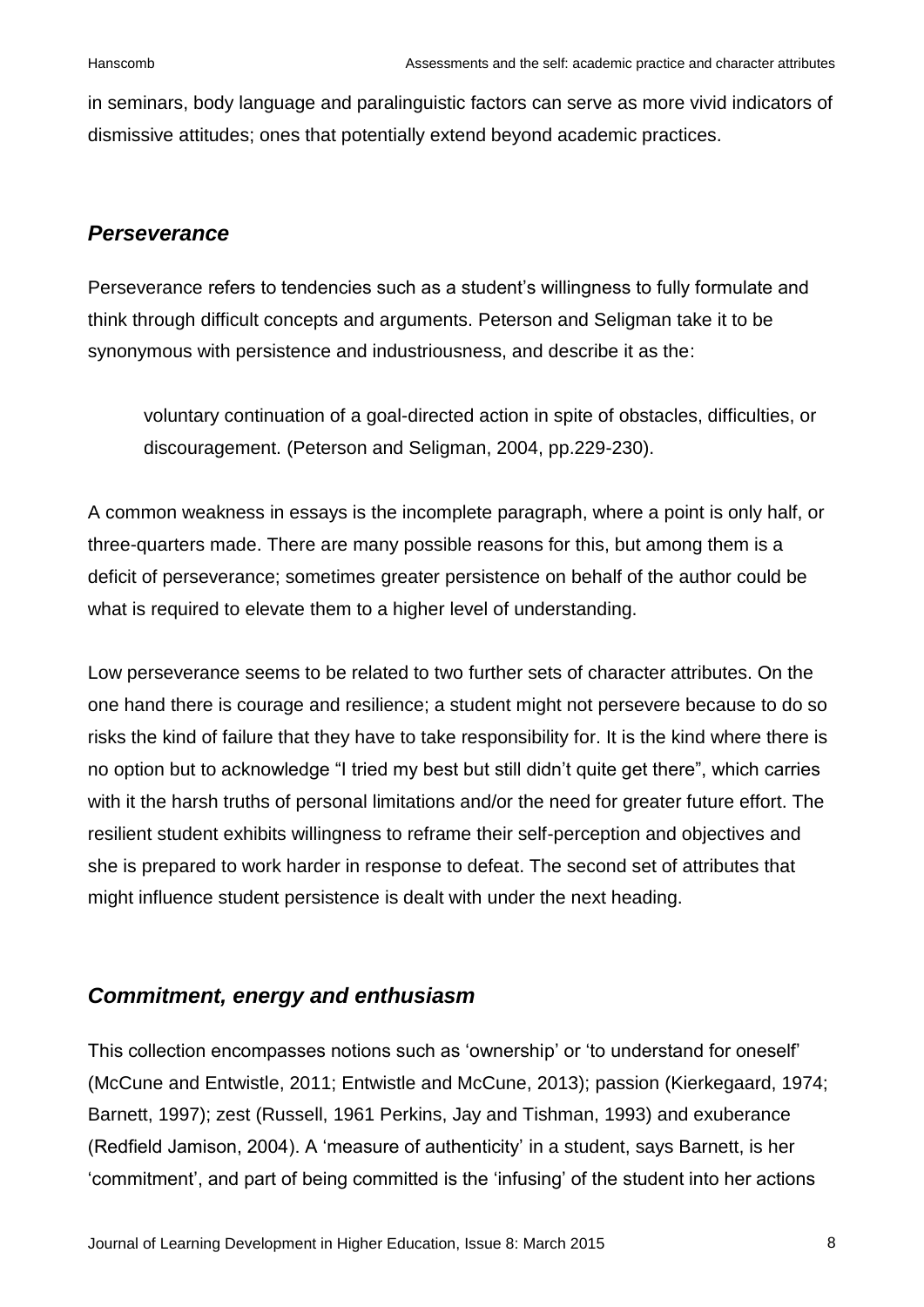(Barnett, 2007, p.51). A detailed account of the development of this kind of intellectual responsibility and commitment is found in the work of William Perry who describes commitment as 'affirmation' that is made:

after detachment, doubt, and awareness of alternatives have made the experience of personal choice a possibility. (Perry, 1970, p.136).

With many essays (and other forms of assessment) students are required to offer a firm answer to a question, or to reach a firm conclusion on a complex issue, even if that conclusion amounts to an informed argument for why, at this stage, it is hard to reach a strong conclusion. One way of failing to achieve this is to offer a series of points that, although relevant to the question, lacks an overarching critical narrative. The student has failed to impose themselves on the material and thus failed to reach a satisfactory conclusion. With new undergraduates this is often the result of not being fully conversant with the distinctive demands of higher education, but it could also be a sign of an unwillingness to fully commit to the task and to take full responsibility and ownership of it. Where this is the case it could be a sign of a lack of confidence, or a (related) unwillingness to be decisive or to take risks.

### *Non-defensive response to criticism*

Defensiveness in response to negative feedback will impair learning and development. It is very hard for most of us to be appropriately open to criticism, but since it is a foundation of effective self-reflection a strong argument can be made for it being a vital capacity to develop ( rockbank and McGill, 1998; Tiberius, 2008). Being able to respond constructively to criticism is related to attributes such as resilience, modesty and courage, and it highlights the extent to which we exist, and therefore must develop, in relation to others (Bonnett, 2009). The art of receiving criticism seems to require achieving equilibrium between defensive measures that, on the one hand dismiss it, and on the other magnify it, and perhaps the best response involves the kind of measured realism often associated with humility or modesty (Flanagan, 1990; Peterson and Seligman, 2004).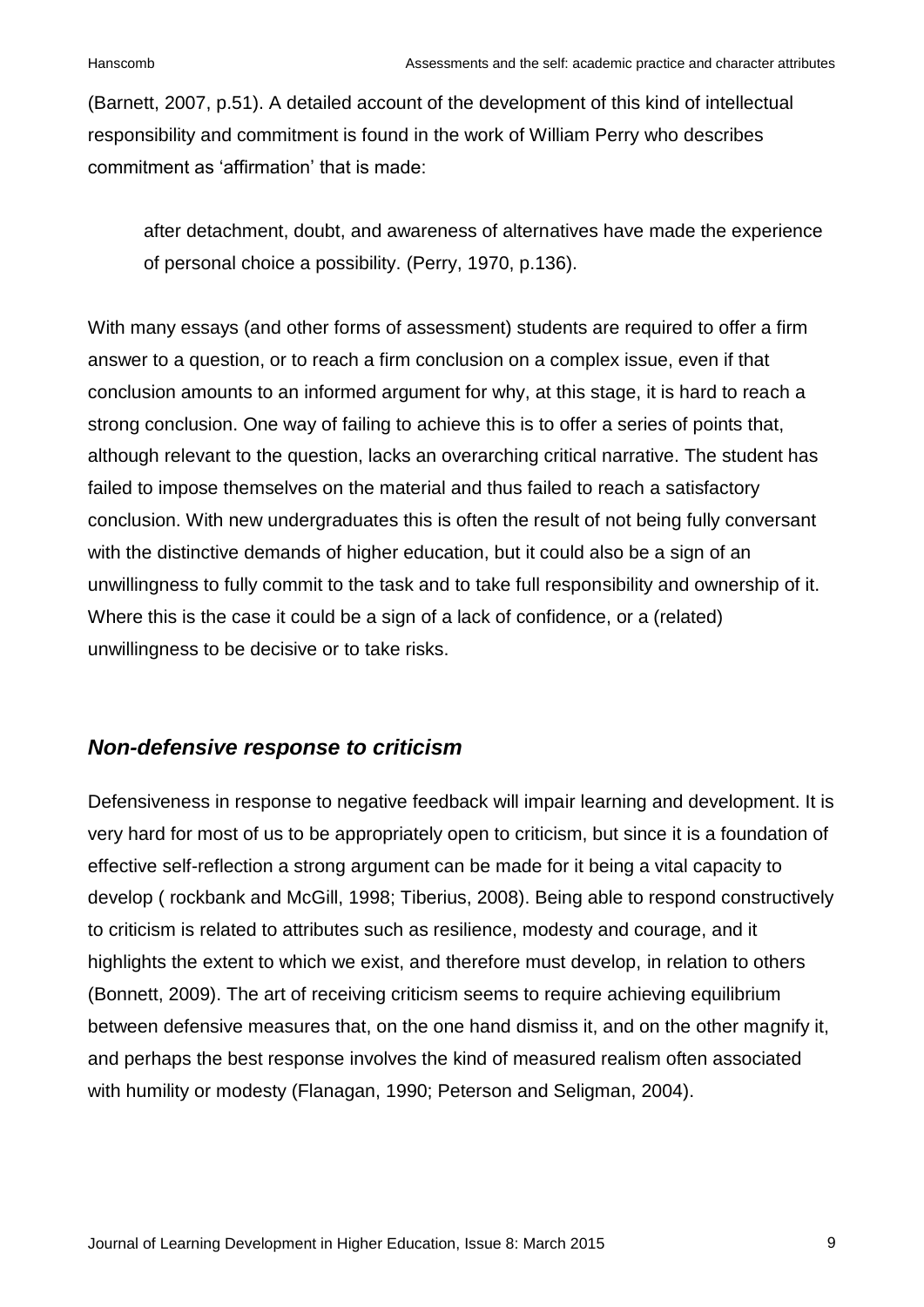#### *Implications for further research and teaching*

If causal links were confirmed between specific tendencies in academic outputs and character attributes by, say, correlating essay feedback with scores from personality inventories, this would in theory provide practitioners with the confidence to pass this on to students and directly or indirectly offer advice on directions their personal development could take. For epistemological and ethical reasons though, it is hard to imagine a circumstance in which this would be desirable. First, if such suggestions were directly initiated by teachers this would run contrary to the orthodoxy regarding feedback, that it should be directed at the work, not the person (Boud, 1995; Brockbank and McGill, 1998; Värlander, 2008). To gesture towards the student's character in this way will often be construed as intrusive and, from the teacher's point of view, signals a breach in the 'ringfence' that identifies appropriate reflection in an academic context (Cowan, 2013).

Second, the reality of institutional education is that the level of intimacy between student and teacher required for the teacher to be confident of insights along these lines is unusual. Even where it exists, however, there is a third problem, which underlines how a quantitative approach to this subject matter would be epistemologically wrong-headed. Correlating academic performance and transferable attributes like critical thinking and communication skills is achievable because of the relative straightforwardness and definability of the concepts in question; they are not especially deep or messy. Character attributes, on the other hand, **are** deep and messy. By their nature they are an entangled part of a unique and complex personality such that a proper understanding of them requires a holistic appreciation of the person in question. Furthermore, this appreciation is of a kind where the individual's perspective has particular epistemological and ethical privileges.

This is an example of the 'idiographic turn' discussed by Ashworth and Greasley (2009). The idiographic approach emphasises how, in important senses, each student will engage with academic ideas and materials via an:

interplay of factors which may be quite specific to the individual ... [or that] are uniquely patterned in a given person's life. (Ashworth and Greasley, 2009, p.573).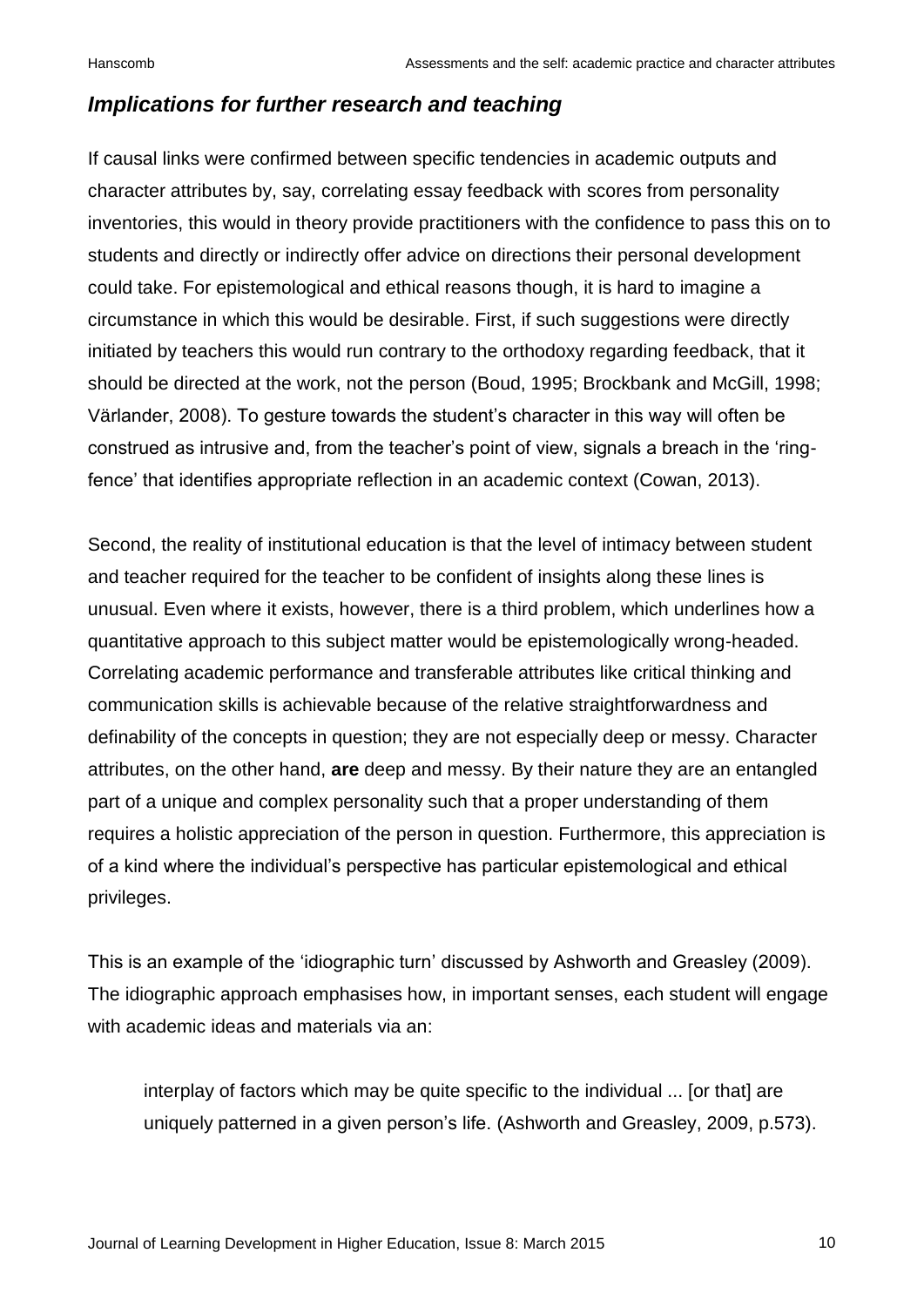Investigation into the possibility of academic outputs-character attributes relationships is a case in which a pronounced awareness of the idiographic self is required. A richly accurate understanding of how character attributes and academic performance affect one another would involve highly autonomous self-reflection and teacher sensitivity to the fact that:

student diversity in studying cannot be 'factored in' to pedagogy easily. (Ashworth and Greasley, 2009, pp.573-574).

Therefore, instead of attempting to provide a statistically valid set of generalisations, a more helpful approach to research would be of the qualitative variety; notably narrative analyses of individuals' accounts of their understanding of what (if anything) their academic work has revealed about their character.

Space does not allow for extended case studies from my experiences as a teacher, student adviser and researcher, but I can at least provide one example. It concerns a mature undergraduate student I had known in the capacity of teacher and student adviser for several years. He had undoubted academic talent in so far as he was strong on the comprehension of complex ideas and their implications, and highly creative in the way he made connections between concepts and theories such that he would occasionally hit on something that was quite original. His progress was impeded, however, by a tendency to overlook secondary literature, by an adversity to seeking the advice of his tutors, and sometimes ignoring aspects of an assessment's rubric. Poor progress with his final year dissertation led to frustration and eventually a personal crisis, which he came to explain in terms of his relationship to authority figures (which he traced back to his relationship with his father). This prevented him from asking for help or accepting advice, which he rationalised by over-emphasising his self-sufficiency. It was apparent from the way he explained himself that, through reflection on this problematic academic tendency, he had become acutely aware of its deep and pervasive psychological roots. He was of the view that this insight could make a significant difference to how he subsequently engaged with academic work.

There is much more that needs to be said about this case in order to do justice to its specificity, but hopefully it begins to illustrate not just what research data might look like, but also how the indirect communication that comes from detailed and extended narratives could be a helpful method for promoting the value of the connection discussed in this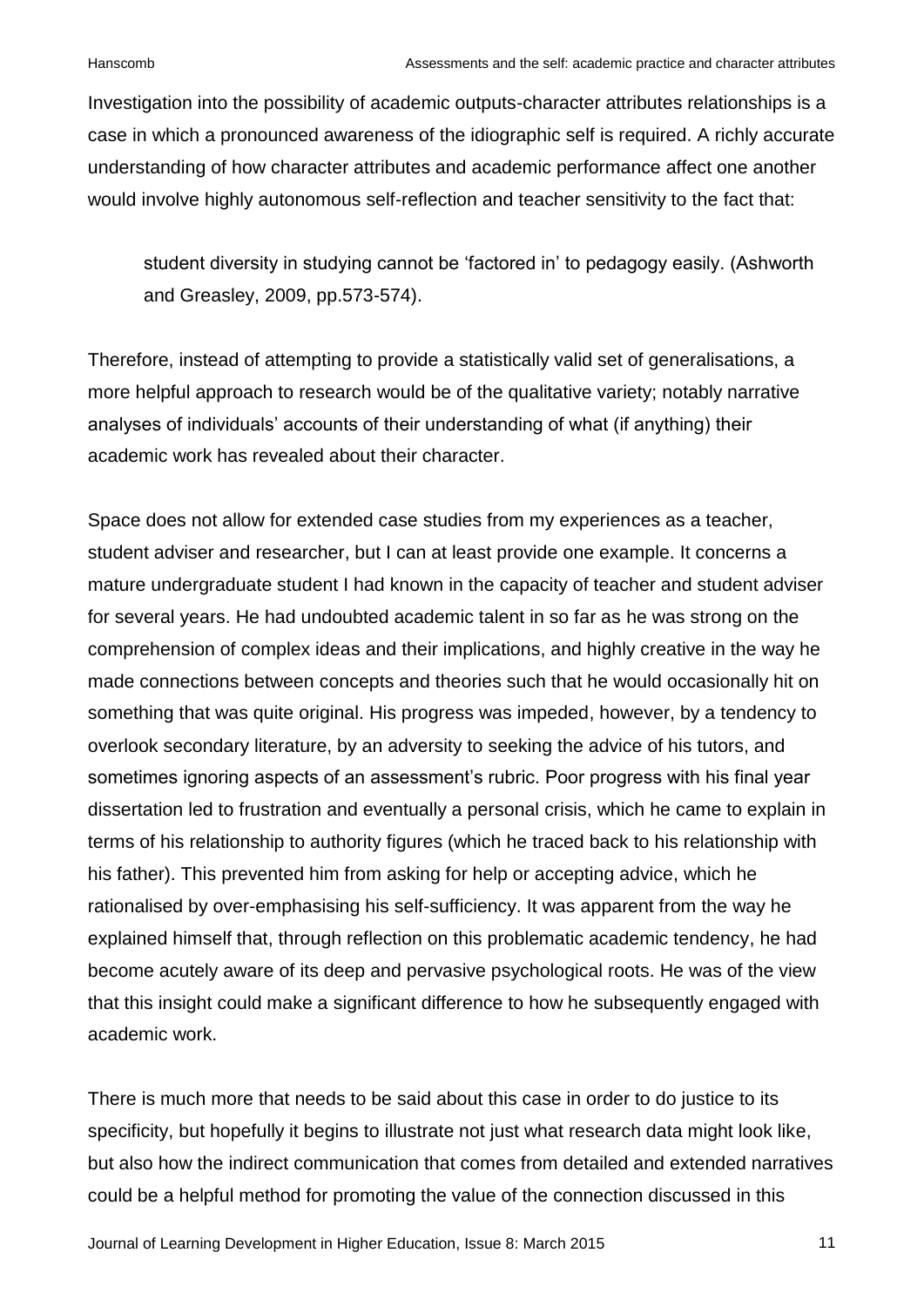article. If they did emerge, an expanding collection of these narratives could help us as practitioners to tune into the kinds of signs and circumstances and enable us to recognise and appropriately facilitate such reflection when we are presented with its possibility. This might result in a dialogue with the student, or it might just be a case of directing them to relevant case studies.

#### *Summary and future directions*

The argument presented can be summarised in this way: first, there are good reasons for believing that there is a deep and wide-ranging relationship between aspects of academic practices and outputs and character attributes. Second, to provide evidence for the existence and nature of this connection in the context of higher education, further studies are needed that should employ qualitative methods. Third, if the results support the hypothesis then, whilst reinforcing the complex and idiographic nature of the connection in question, the studies generated could also serve as reflective tools for students, teachers and learning development staff. Overall, a non-student-led approach to applying these findings would be unsuitable; however this doesn't mean there wouldn't be circumstances under which it would be appropriate for a dialogue of this nature to occur. Neither does it mean that such a discussion would be of little consequence, or somehow out of keeping with the kind of learning development that should be happening in higher education.

A final remark worth making, concerns the sorts of background and structural requirements that would further facilitate this depth and quality of reflection. One specific line of inquiry could address how reflection on attributes via assessments is affected by anonymous marking and feedback, and in particular whether and how this impedes teacher-student relations. Another could concern the manner of, and extent to which dialogue (especially one-to-one) between students and teachers (as well as learning development staff) is part of pedagogical practice. Finally a more generalised consideration could be given to the ways we can create the 'positive emotional climate' (Värlander, 2008, p.153; see also Brockbank and McGill, 1998; Mann, 2001; Cowan, 2006; Baehr, 2013) that an institution must have if it wishes to encourage deep, wide-ranging and honest self-reflection in its students.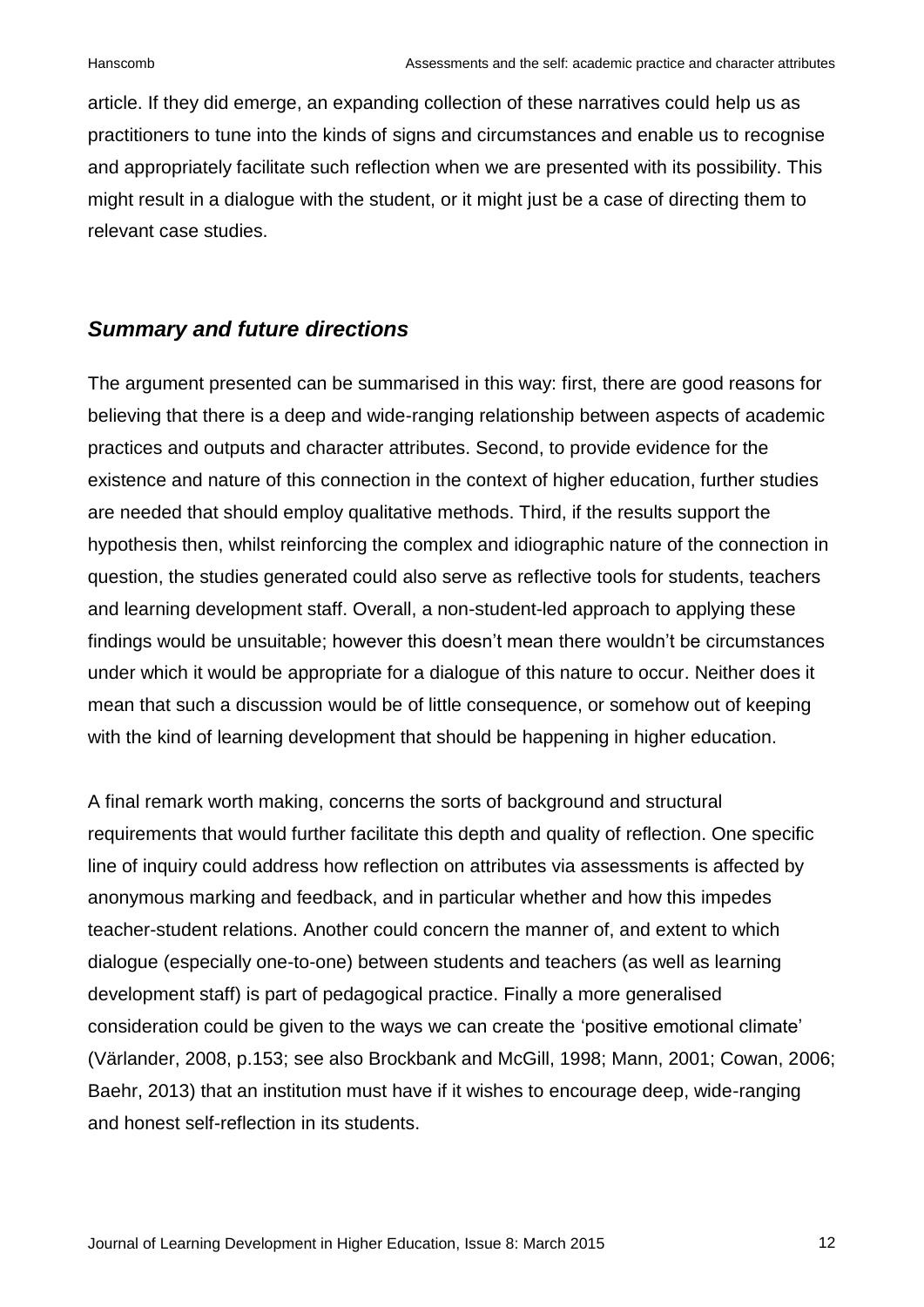#### *References*

- Aristotle (c. 350 B.C.) *Nicomachean ethics*. Translated by Thomson, J.A.K. (1976). London: Penguin.
- Ashworth, P. and Greasley, K. (2009) 'The phenomenology of 'approach to studying': the idiographic turn', *Studies in Higher Education,* 34(5), pp. 561-576.
- Baehr, J. (2013) 'Educating for intellectual virtues', *Journal of Philosophy of Education,* 47(2), pp. 248-262.
- Barnett, R. (1997) *Higher education: a critical business*. Buckingham: Open University Press.
- Barnett, R. (2006) 'Graduate attributes in an age of uncertainty', in Hager, P. and Holland, S. (eds.) *Graduate attributes, learning and employability*. Dordrecht: Springer, pp. 49-65.
- Barnett, R. (2007) A will to learn: being a student in an age of uncertainty. Buckingham: Society for Research into Higher Education and Open University Press.
- Battaly, H. (2006) 'Teaching intellectual virtues: applying virtue epistemology in the classroom', *Teaching Philosophy,* 29(3), pp. 639-663.
- Baxter Magolda, M. B. (2001) *Making their own way: narratives for transforming higher education to promote self-development*. Sterling, Virginia: Stylus.
- Bonnett, M. (2009) 'Education and selfhood: a phenomenological investigation', *Journal of Philosophy of Education,* 43(3), pp. 357-370.

Boud, D. (1995) *Enhancing learning through self assessment*. London: Kogan Page.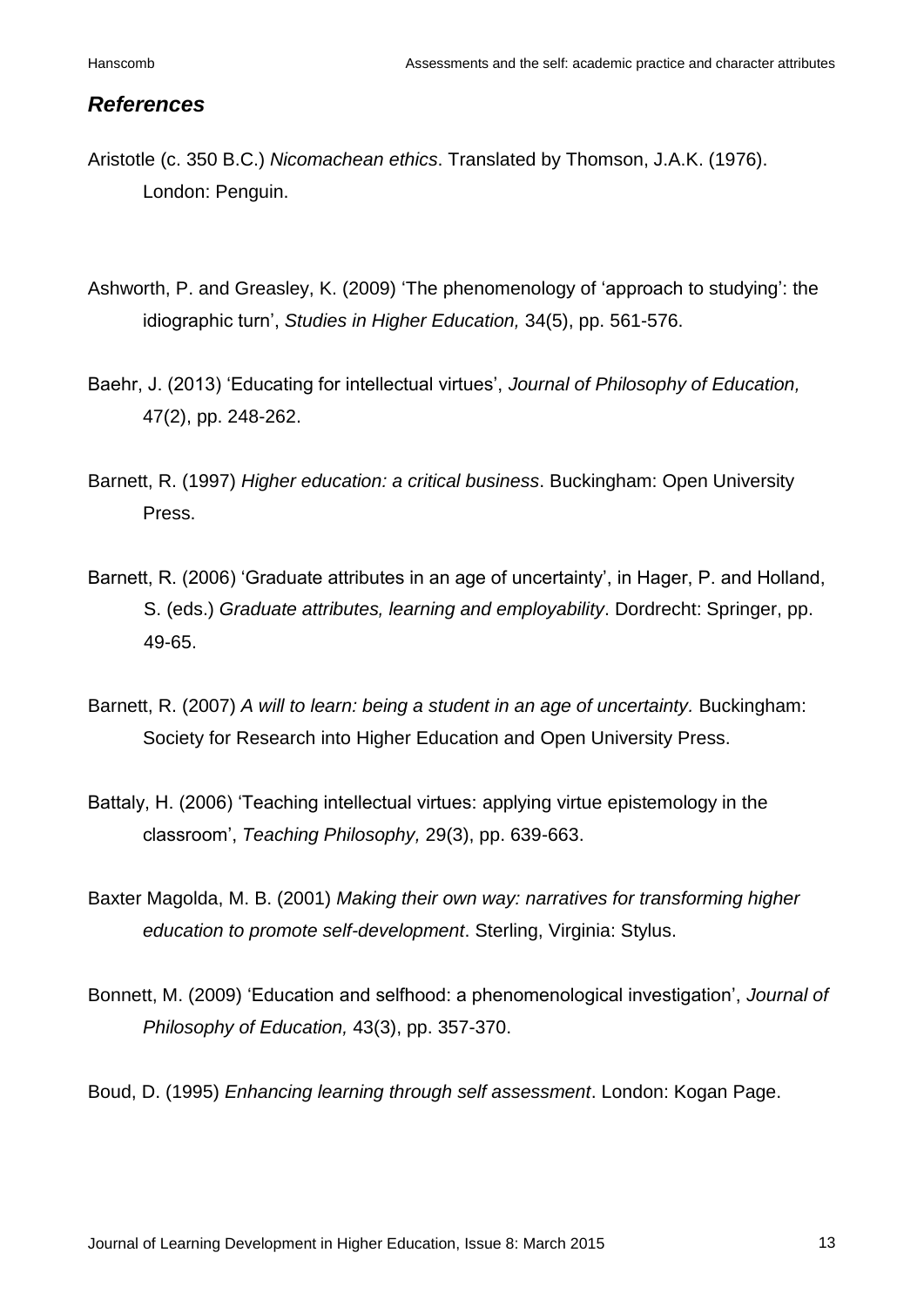- Brockbank, A. and McGill, I. (1998) *Facilitating reflective learning in higher education*. Buckingham: Society for Research into Higher Education and Open University Press.
- Cowan, J. (2006) On becoming an innovative university teacher. 2<sup>nd</sup> edn. Maidenhead: Open University Press.
- Cowan, J. (2013) 'Facilitating reflective journaling personal reflections on three decades of practice', *Journal of Learning Development in Higher Education*, Issue 5, March, pp. 1-17.
- Ennis, R. H. (1996) *Critical thinking*. Upper Saddle River, New Jersey: Prentice-Hall.
- Entwistle, N. and McCune, V. (2013) 'The disposition to understand for oneself at university: integrating learning processes with motivation and metacognition', *British Journal of Educational Psychology*, 83(2), pp. 267-279.
- European Commission (2001) *Making a European area of lifelong learning a reality*. Available at*.* http://eur lex.europa.eu/LexUriServ/ LexUriServ.do?uri=COM:2001:0678: FIN:EN:PDF? (Accessed: 20 March 2015)
- Fisher, R and Ury, W. (1991) *Getting to yes: negotiating an agreement without giving in*. London: Random House.

Flanagan, O. (1990) 'Virtue and ignorance', *The Journal of Philosophy*, 87(8), pp. 420-428.

- Flanagan, O. (1991) *Varieties of moral personality: ethics and psychological realism.*  Cambridge, Massachusetts: Harvard University Press.
- Greenleaf, R. (2002) *Servant leadership: a journey into the nature of legitimate power and*  greatness. 25<sup>th</sup> anniversary edn. Mahwah, NJ: Paulist Press.
- Hargie, O. and D. Dickson. (2004) *Skilled interpersonal communication: research, theory*  and practice. 4<sup>th</sup> edn. London: Routledge.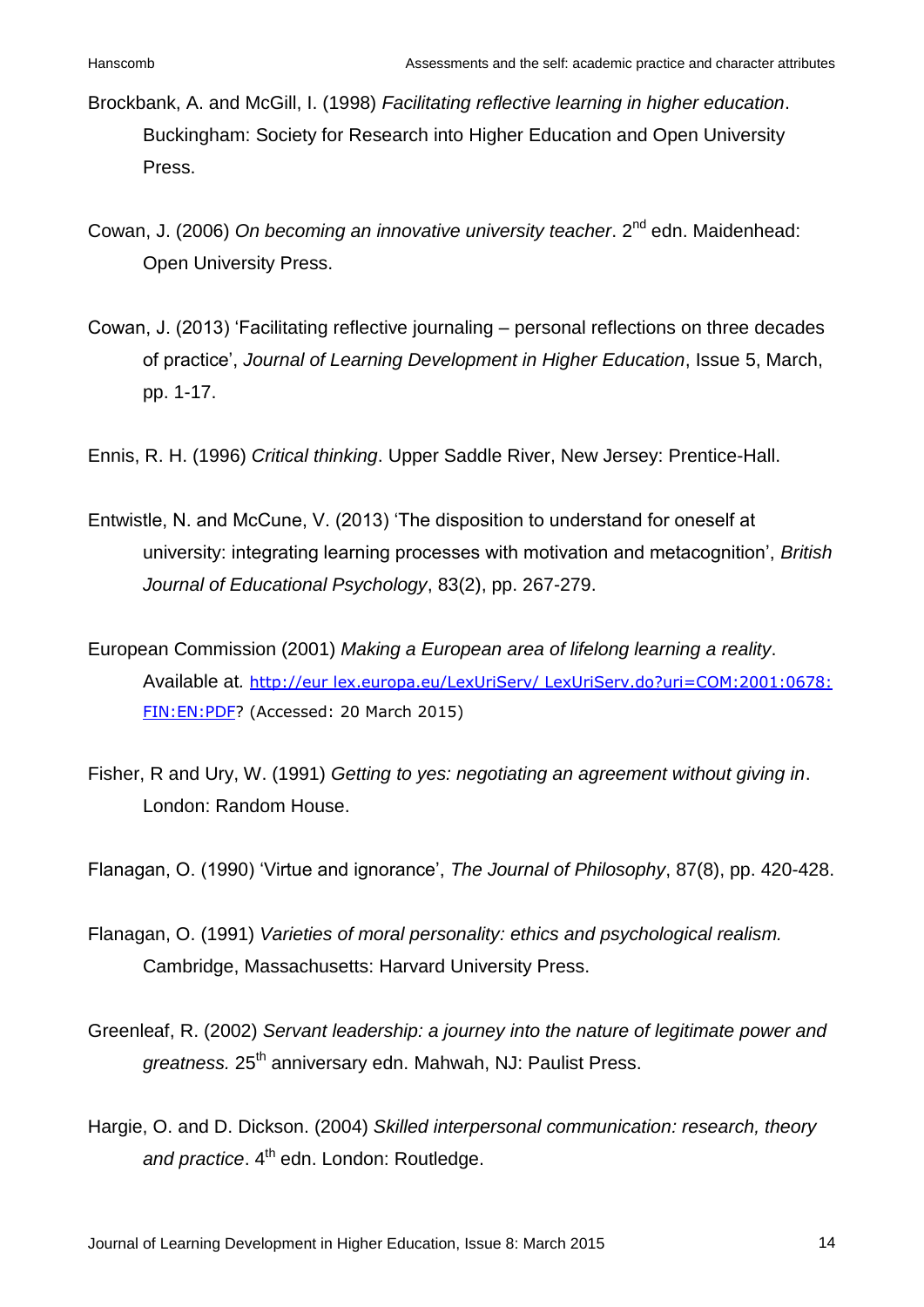Hinchliffe, G. and Jolly, A. (2011) 'Graduate identity and employability', *British Educational Research Journal,* 37(4), pp. 563-584.

Hursthouse, R. (1999) *On Virtue Ethics*. Oxford: Oxford University Press.

- Kierkegaard, S. (1846) *Concluding unscientific postscript*. Translated by D. F. Swenson (1974). Princeton, New Jersey: Princeton University Press.
- Lea, M.R. and Street, B.V. (1998) 'Student writing in higher education: an academic literacies approach', *Studies in Higher Education,* 23(2), pp. 157-172.
- Lea, M.R. and Street, B.V. (2006) 'The "academic literacies" model: theory and applications', *Theory Into Practice,* 45(4), pp. 368-377.
- MacIntyre, A. (1985) After virtue: a study in moral theory. 2<sup>nd</sup> edn. London: Duckworth.
- Mann, S. (2001) 'Alternative perspectives on the student experience: alienation and engagement', *Studies in Higher Education,* 26(1), pp. 7-19.
- McCune, V. and Entwistle, N. (2011) 'Cultivating the disposition to understand in 21<sup>st</sup> century university education', *Learning and Individual Differences,* 21(3), pp. 303- 310.
- McKenna, S. (2004) 'The intersection between academic literacies and student identities: research in higher education', *South African Journal of Higher Education,* 18(3), pp. 269-280.
- NCIHE (National Committee of Inquiry into Higher Education) (1997) Report of the national committee. Available at:<http://www.leeds.ac.uk/educol/ncihe> (Accessed: 14 March 2015).
- Nussbaum, M. (1998) 'Non-relative virtues: An Aristotelian approach', in Sterba, J.P. (ed.) *Ethics: The big questions*. Oxford: Blackwell, pp. 259-276.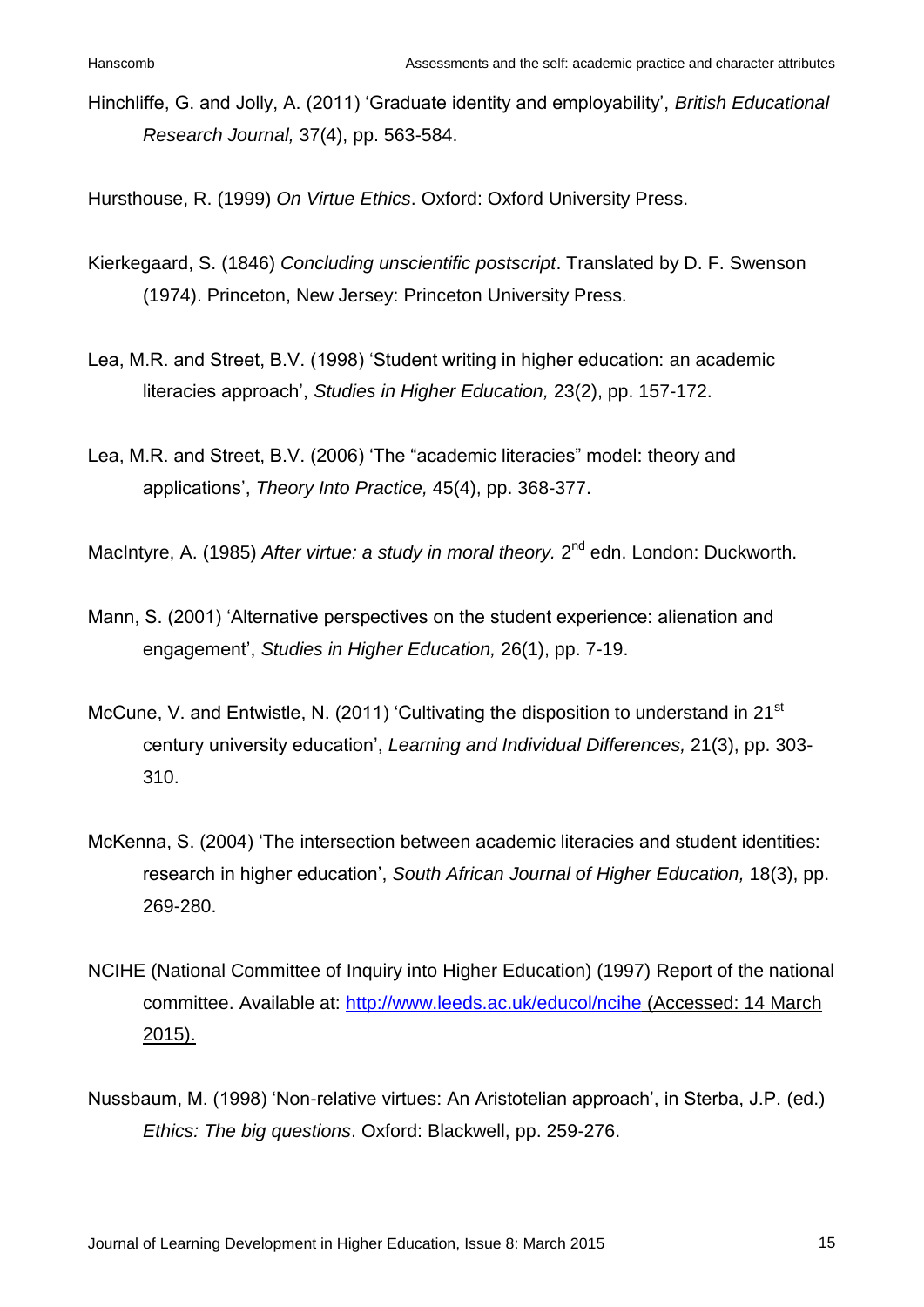- Paul, R. (1981) 'Teaching critical thinking in the 'strong' sense: a focus on self-deception, world views, and a dialectical mode of analysis', *Informal Logic Newsletter,* 4(2), pp. 2-7.
- Perkins, D.N., Jay, E. and Tishman, S. (1993) 'Beyond abilities: a dispositional theory of thinking', *Merrill-Palmer Quarterly,* 39(1), pp. 1-21.
- Perry, W.G. (1970) *Forms of intellectual and ethical development in the college years: a scheme*. New York: Holt, Rinehart and Winston.
- Peterson, C. and Seligman, M. (2004) *Character strengths and virtues: a handbook and classification*. Oxford: Oxford University Press.

Redfield Jamison, K. (2004) *Exuberance: the passion for life*. New York: Knopf

Rogers, C. (1967) *On becoming a person: a therapist's view of psychotherapy*. London: Constable.

Russell, B. (1961) *The conquest of happiness*. London: Unwin.

Siegel, H. (1988) *Educating reason.* New York: Routledge.

- Sockett, H. (2012) *Knowledge and virtue in teaching and learning: the primacy of dispositions.* New York: Routledge.
- Stanovich, K.E., West, R.F., and Toplak, M.E. (2013) 'Myside Bias, rational thinking, and intelligence', *Current Directions in Psychological Science,* 22(4), pp. 259-264.
- Tiberius, V. (2008) *The reflective life: living wisely with our limits*. Oxford: Oxford University Press.
- University of Aberdeen (2014) *Graduate attributes*. Available at: http://www.abdn.ac.uk/graduateattributes/#attributes (Accessed: 8 August 2014).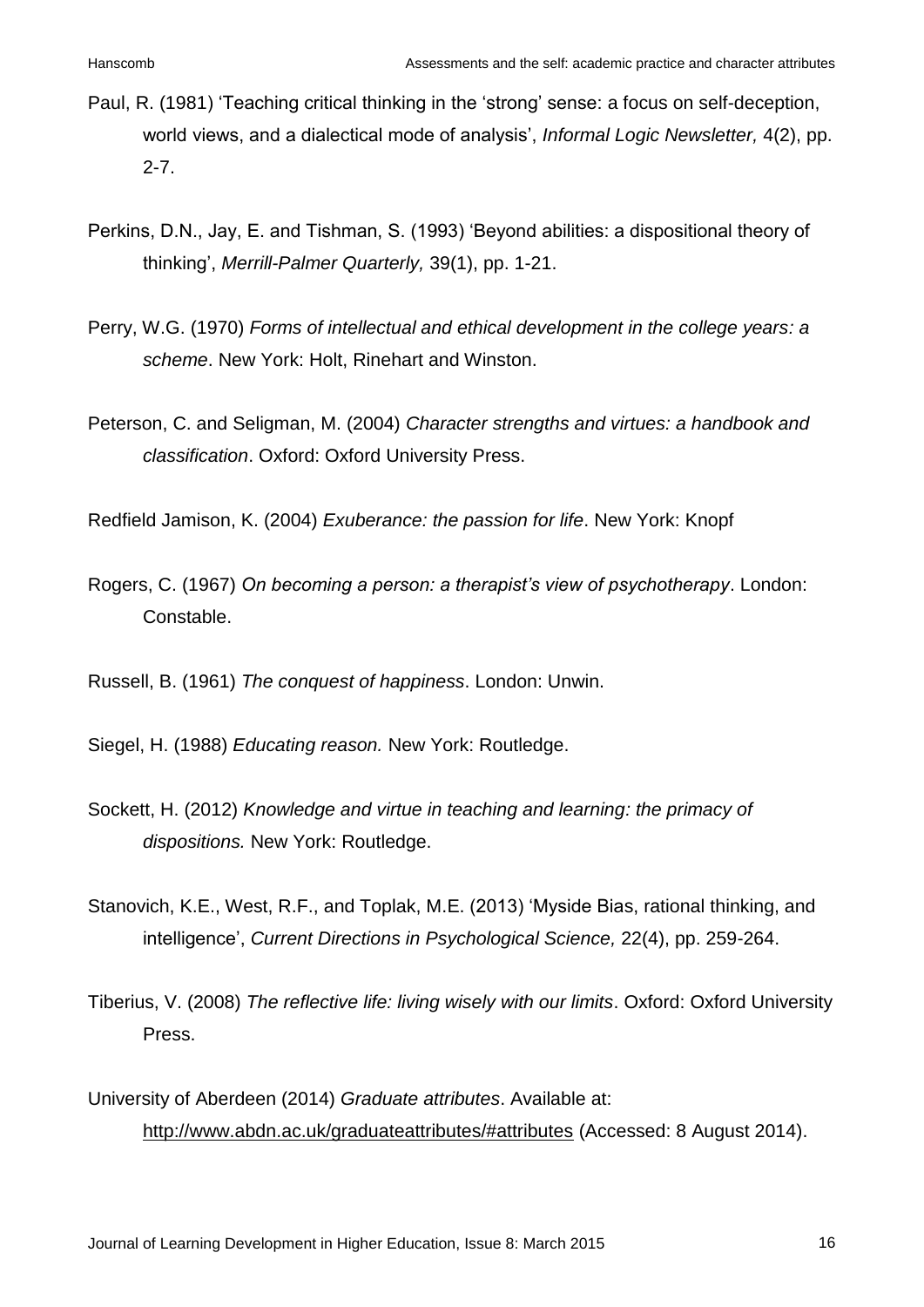University of Edinburgh (2011) *Graduate attributes framework*. Available at: http://www.employability.ed.ac.uk/GA\_Overarchingattributes.htm (Accessed: 8 August 2014).

University of Glasgow (2014) *What are my graduate attributes*. Available at: http://www.gla.ac.uk/students/attributes/yourattributes / (Accessed: 20 March 2015).

University of Sheffield (2014) *The Sheffield graduate attributes*. Available at: http://www.sheffield.ac.uk/sheffieldgraduate/studentattributes (Accessed: 8 August 2014).

University of Stirling (2014) *What are graduate attributes?* Available at: http://www.stir.ac.uk/employability/staff/components-ofemployability/graduate\_attributes/ (Accessed: 11 August 2014).

University of Sydney (2012) *The Sydney graduate.* Available at: http://www.itl.usyd.edu.au/graduateAttributes/ (Accessed: 8 August 2014).

Van Hooft, S. (2006) *Understanding virtue ethics*. Chesham, Buckinghamshire: Acumen.

- Värlander, S. (2008) 'The role of students' emotions in formal feedback situations', *Teaching in Higher Education,* 13(2), pp. 145–156.
- Winbolt, B. (2002) *Difficult people: a guide to handling difficult behaviour*. Seaford, East Sussex: Institute of Social Relations.
- Wingate, U. (2006) 'Doing away with 'study skills'', *Teaching in Higher Education,* 11(4), pp. 457-469.

### *Acknowledgements*

I would like to thank Steve Draper, Benjamin Franks and two anonymous reviewers for their comments on earlier drafts of this article.